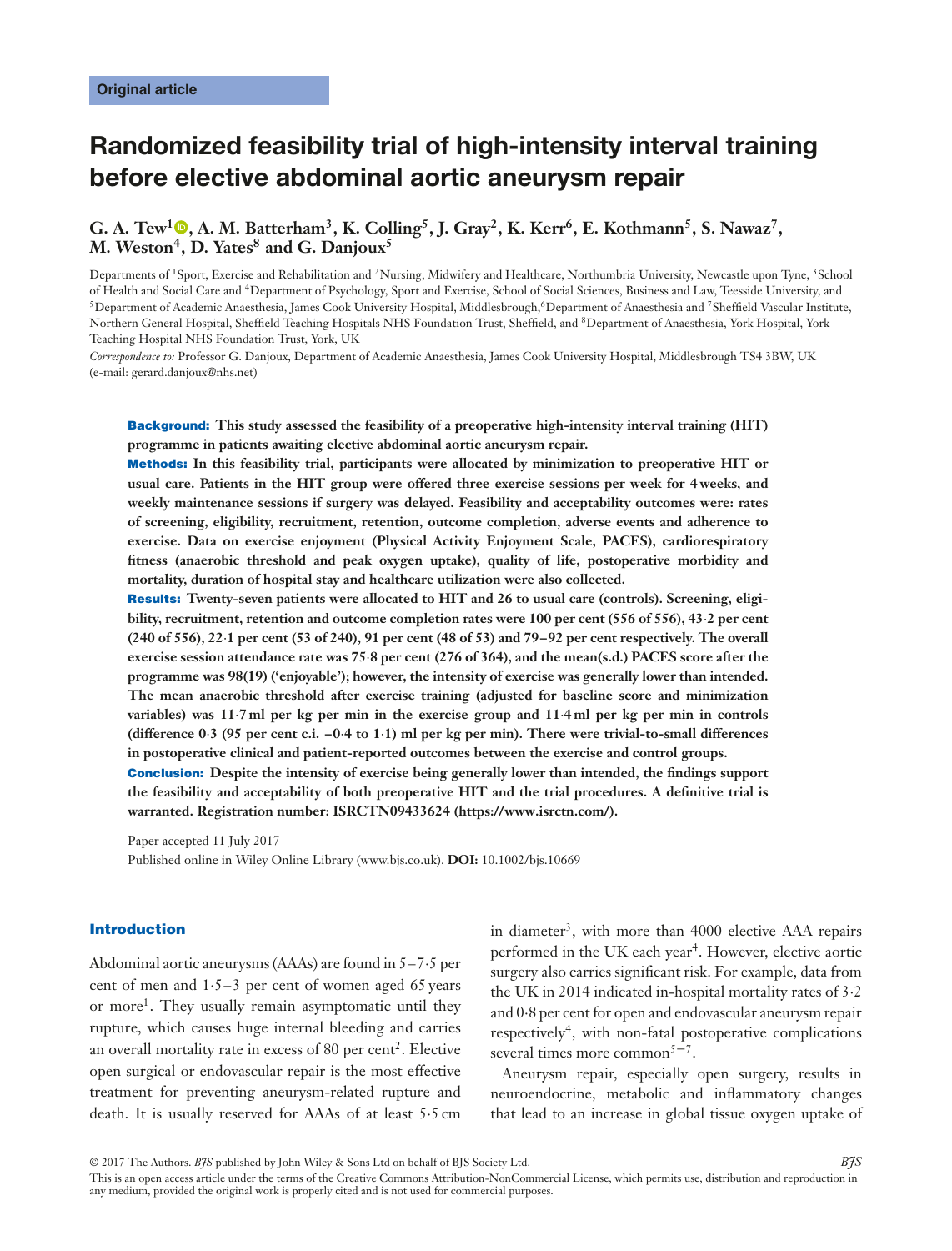up to 50 per cent<sup>8</sup>. Patients with low cardiorespiratory fitness are less able to meet these extra perioperative demands, which may lead to tissue hypoxia and debilitative or life-threatening complications. This notion is supported by observational studies $9-12$  showing an association between preoperative cardiorespiratory fitness and mortality and major morbidity following elective AAA repair. Up to half of patients presenting for intra-abdominal surgery do not have the prerequisite fitness, quantified using cardiopulmonary exercise testing, to be deemed at low risk of perioperative complications<sup>13</sup>. It is therefore intuitive that improving cardiorespiratory fitness before surgery should translate into reduced complication rates after major surgery.

The clinical effectiveness and cost-effectiveness of preoperative exercise training before AAA repair has yet to be established in a large multicentre trial. Pilot and feasibility studies are often appropriate as part of a phased approach to the development, testing and evaluation of healthcare interventions<sup>14,15</sup>. During protocol development, the project team was not aware of any published or ongoing studies in this respect. Two small studies<sup>16</sup>*,*<sup>17</sup> demonstrated that moderate-intensity exercise training was feasible and could improve cardiorespiratory fitness in people under surveillance for a small AAA. However, it was unclear whether meaningful cardiorespiratory fitness improvements could be achieved safely in patients with a large AAA in the limited window available before surgery (typically  $4-6$  weeks) $18-20$ .

High-intensity interval training (HIT) is characterized by brief (for example 1–4 min) bouts of vigorous exercise (such as running or cycling) interspersed by periods of passive or active recovery. A recent meta-analysis of six trials (229 participants) $^{21}$  demonstrated a greater improvement in peak oxygen uptake following HIT compared with moderate-intensity continuous training in patients with coronary artery disease. However, the absence of HIT studies involving patients with AAA or in the present setting (UK National Health Service, NHS) make it difficult to draw inferences about the potential success of a definitive trial. Therefore, it was concluded that a randomized feasibility trial of preoperative HIT *versus* usual care (no exercise) for people awaiting elective AAA repair was required.

The overall aims of the HIT-AAA (High-intensity Interval Training before Abdominal Aortic Aneurysm repair) study were to assess whether HIT is a feasible and acceptable intervention for the preoperative optimization of patients with a large AAA (examine intervention implementation potential) and to test the feasibility of the protocol design (examine methodological standard). Thus, the

main purpose of the study was to assess whether it was appropriate to progress to a larger-scale trial and, if so, to optimize its design. Accordingly, this article reports on rates of screening, eligibility, recruitment, retention, outcome completion, adherence to exercise and adverse events, as well as reasons for exclusion and non-consent, sample characteristics and the distribution of potential primary outcomes. For completeness, preliminary data on effectiveness and healthcare resource use are also presented.

# **Methods**

A full description of the methods has been published<sup>22</sup>. The study was a two-arm, parallel-group, randomized controlled feasibility trial conducted in three teaching hospitals in England (James Cook University Hospital, Middlesbrough; Northern General Hospital, Sheffield; and York Hospital, York). Ethics approval was granted by the North East-Tyne and Wear South Research Ethics Committee (reference 13/NE/0116), and all participants provided written informed consent before enrolment. The trial was registered prospectively (ISRCTN09433624).

# **Participants**

Participants were recruited from vascular surgical or preoperative assessment clinics at each of the trial sites. Patients aged at least 18 years who had been listed, following routine clinical assessment and vascular multidisciplinary team consideration, for an open or endovascular repair of an infrarenal AAA with a diameter of 5⋅5–7⋅0 cm were invited to participate. Exclusion criteria were: refusal or inability to provide informed consent, AAA managed non-operatively, not an infrarenal aneurysm (juxtarenal, suprarenal or thoracic), infrarenal AAA diameter exceeding 7⋅0 cm, emergency AAA repair, contraindication to exercise testing or training<sup>23</sup>, specialist referral required (for example to cardiology) and BMI below 20 or above  $40 \,\mathrm{kg/m^2}$ .

# **Randomization and concealment**

Following baseline assessment, participants were allocated using minimization to receive either usual care alone (control) or usual care plus a preoperative exercise programme. There were three minimization factors: sex, type of procedure (open or endovascular repair) and study centre. Allocation was concealed from those assessing eligibility and recruiting patients, with eligible patients allocated remotely via e-mail by the trial statistician. The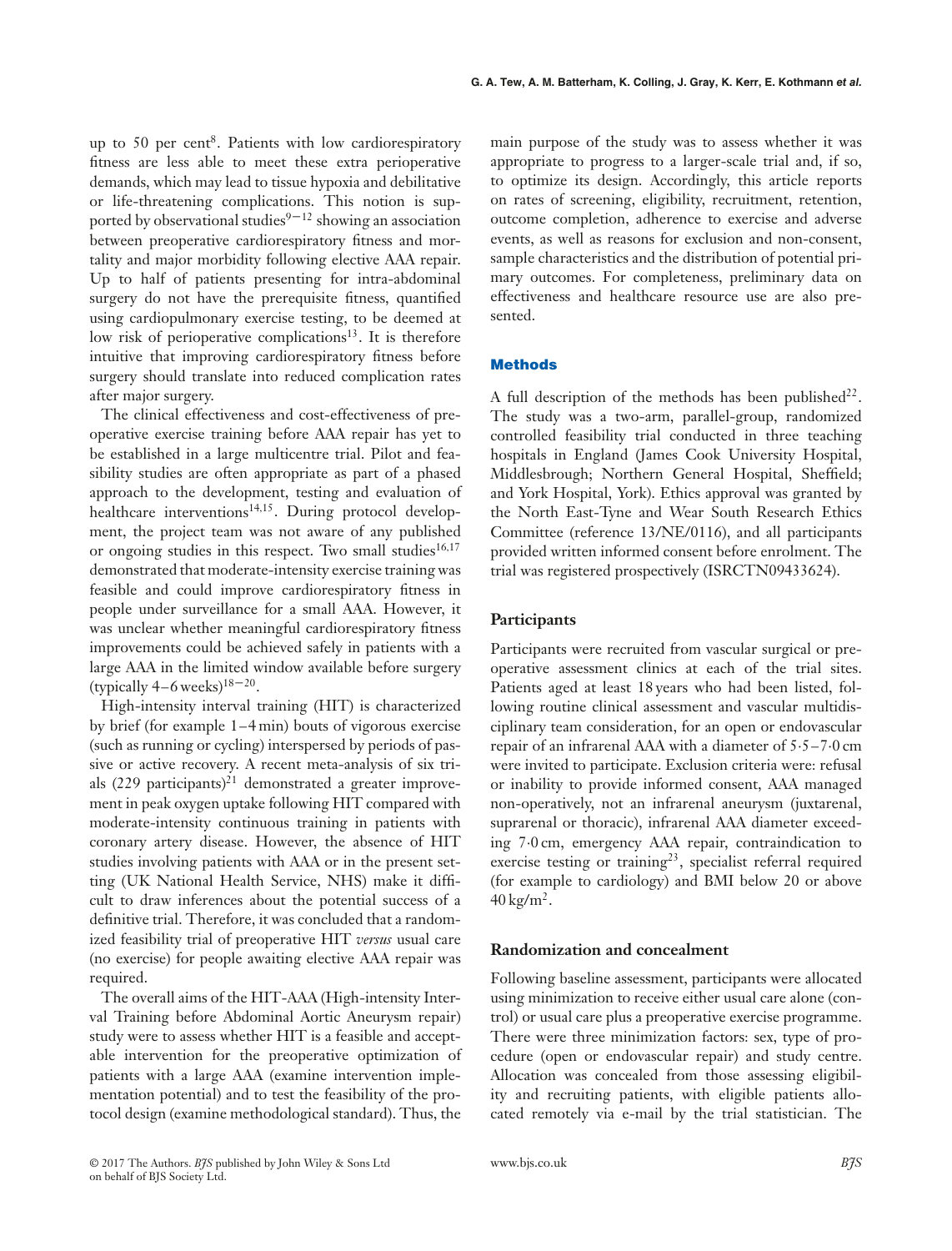research nurses in charge of recruitment were unaware of the specific minimization factors and so could not deduce future group assignments by keeping track of the previous allocations. Minimization was performed using Minim software<sup>24</sup>, with a 1 : 1 allocation ratio and equal weighting for the three minimization factors.

# **Interventions**

All participants received usual care, which comprised evidence-based medical optimization. Participants allocated to the exercise group were also invited to complete three hospital-based exercise sessions per week, for the 4 consecutive weeks (weeks 1–4; main phase) immediately preceding their intended operation date (in week 5). Participants whose operation was delayed beyond week 5 (for example owing to lack of availability of a hospital bed) also received a maintenance phase of training (1 exercise session per week). All exercise was undertaken on a cycle ergometer (Optibike Med; Ergoline, Bitz, Germany). Each of the first three sessions comprised a 10-min warm-up of unloaded cycling, eight 2-min intervals of high-intensity cycling interspersed with 2-min rest periods of unloaded cycling, and then a 5-min cool-down of unloaded cycling. In all subsequent sessions, participants had the choice of performing eight 2-min or four 4-min 'work' intervals for the main body of the workout. In the first exercise session, the 2-min work intervals were performed at the power output corresponding to anaerobic threshold on a baseline cardiopulmonary exercise test (CPET). The power output in all subsequent sessions was guided by participants' ratings of perceived exertion (RPE), which were assessed separately for legs (RPE-L) and breathlessness/chest (RPE-C) at the end of each interval using Borg's  $CR-10$  scale<sup>25</sup>. The aim was for all work intervals to be undertaken at a hard to very hard level of exertion (RPE-L or RPE-C of 5 and 7 respectively). For safety reasons, the power output of the work intervals was reduced if systolic BP (measured manually via sphygmomanometer at the end of each interval) exceeded 180 mmHg or if heart rate (recorded continuously via telemetry; Polar RS400™, Polar, Kempele, Finland) exceeded 95 per cent of the maximum observed on the baseline CPET. All occurrences of power output reduction were recorded for safety, and all exercise-related adverse events were noted. Each session was supervised directly by a research nurse and a physiotherapist who were trained in immediate life support, with full resuscitation equipment available immediately. Sessions were also attended intermittently by one of two experienced exercise scientists, who had overall responsibility for ensuring treatment fidelity of the exercise programme.

# **Study schedule and assessments**

An overview of the assessment schedule has been published<sup>22</sup>. A baseline assessment visit was conducted in week 0, during which the following were recorded: medical history, current medications, baseline characteristics, maximum AAA diameter (transabdominal ultrasound imaging), cardiorespiratory fitness (anaerobic threshold and peak oxygen uptake recorded during an incremental cycle ergometer test to maximum volitional exertion), health-related quality of life (Short Form (SF) 36 physical function (PF) and mental health (MH) subscales  $(SF-36v2^{\circ\circ})$ , Optum, Eden Prairie, Minnesota, USA)<sup>26</sup>; EuroQol (EQ) 5D utility index (version EQ-5D-5 L) and EQ visual analogue scale (EQ-VAS) (EuroQol, Rotterdam, The Netherlands) $^{27}$ , and preference for allocation to exercise or control.

In week 5, 24–48 h before the planned operation date, participants attended for reassessment of cardiorespiratory fitness and quality of life. Anaerobic threshold was determined by two experienced investigators blinded to group allocation, as described previously<sup>28</sup>. The exercise group also provided an overall rating of enjoyment of the exercise programme, using the Physical Activity Enjoyment Scale  $(PACES)^{29}$ , as well as having their maximum AAA diameter reassessed.

Surgical repairs were performed by the open or endovascular route, according to the routine clinical practice in each institution. Surgery was planned in week 5 (breeches recorded) with members of the clinical teams blinded to the group allocation. During the in-hospital postoperative period, an investigator blinded to the group allocation recorded data on the following: organ-specific morbidity (Post-Operative Morbidity Survey (POMS)<sup>7</sup>, recorded daily), mortality, and duration of critical care and hospital stay.

Following discharge from hospital, participants were asked to record their healthcare use for a 12-week interval using a structured diary (*Appendix S1*, supporting information). At 6 weeks, participants received a telephone call from a study investigator encouraging accurate diary completion. Research nurses retrieved this information from participants during a face-to-face visit after 12 weeks. Health-related quality of life (SF-36<sup>®</sup> and EQ-5D<sup>™</sup>) was also reassessed at this visit.

# **Feasibility and acceptability outcomes**

Outcomes used to assess the feasibility and acceptability of key trial parameters were rates of: screening,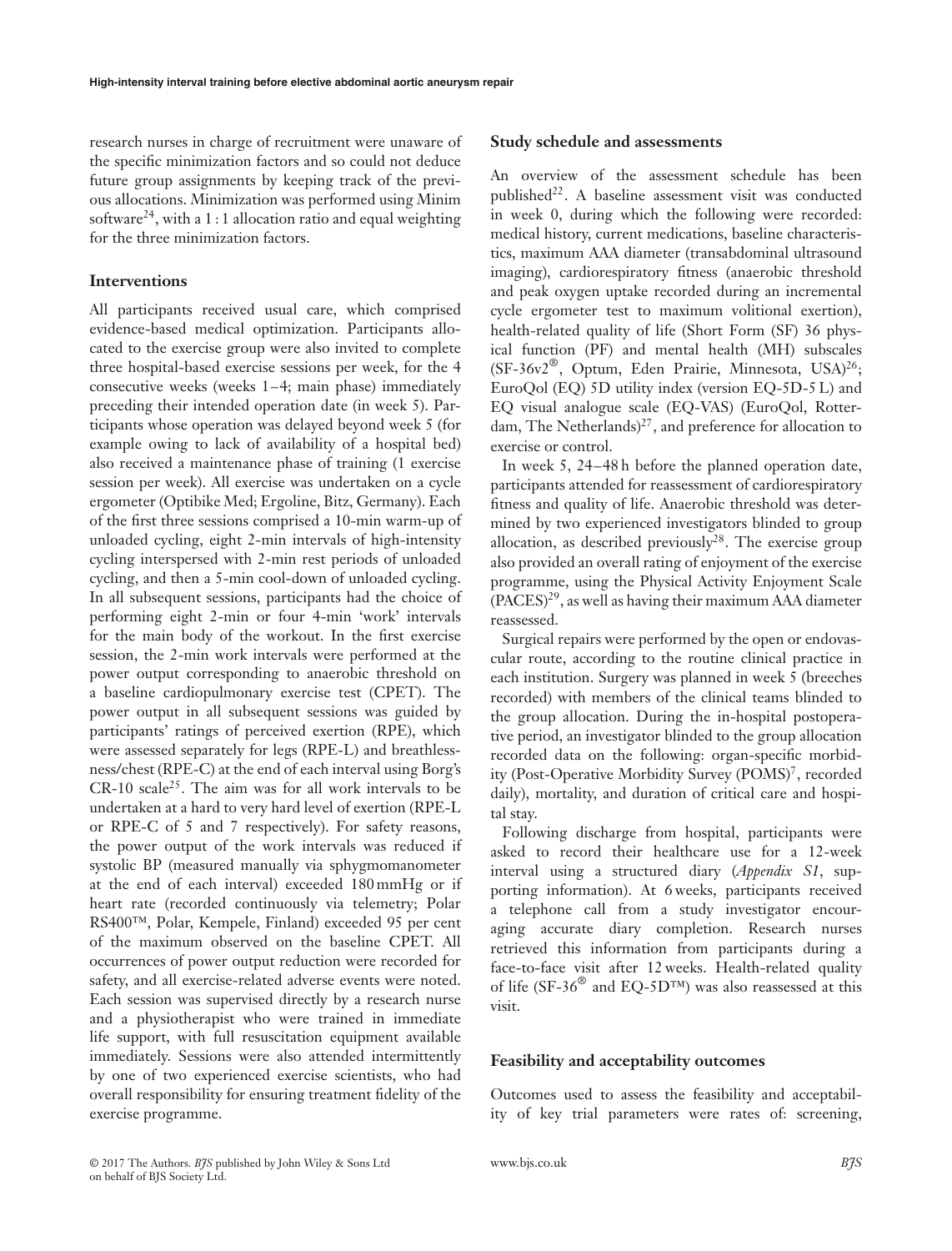

**Fig. 1** Flow of participants through the trial

eligibility, recruitment, retention, outcome completion and adherence to exercise. Participants defined as adherent completed at least 75 per cent of the main-phase sessions (at least 9 of 12 sessions), plus all weekly maintenance sessions if surgery was delayed. Adverse events were recorded in a local adverse event log. Events were classified according to severity and whether they were related to the study intervention.

Group preference and reasons for exclusion and non-consent were recorded, and data on sample characteristics and the distribution of potential primary outcomes were also collected.

# **Sample size**

The aim of the study was not to provide a definitive estimate of treatment effect, so the sample size calculation (*Appendix S1*, supporting information) was based on adherence to exercise rather than a clinical or patient-reported outcome. The aim was to recruit at least 50 participants within 21 months.

# **Analysis of clinical and patient-reported outcomes**

For all clinical and patient-reported outcomes, point estimates and their uncertainty are presented as an indication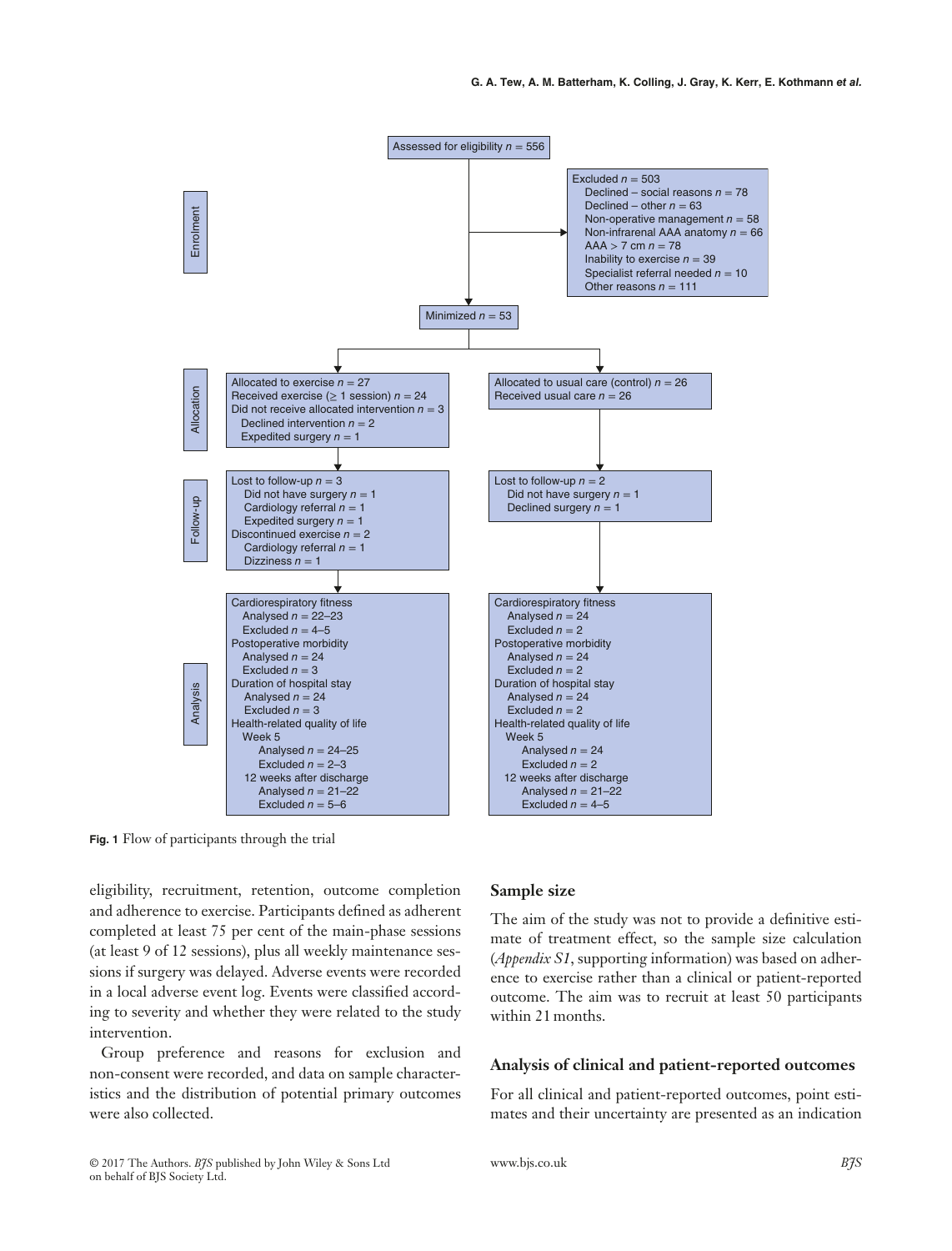of the range of effect sizes consistent with the data. No robust inference was attempted, as this was a feasibility study that was not powered to detect small yet clinically meaningful effects. For cardiorespiratory fitness at week 5, a conventional analysis of co-variance model was used to estimate the mean difference between groups in anaerobic threshold and peak oxygen uptake, adjusted for baseline score, operative procedure and trial site. Although sex was a minimization factor, it was not included as a factor in the analysis, as the study group comprised almost exclusively men. Interindividual differences in the fitness response to the exercise programme (treatment heterogeneity) were also quantified, as described in *Appendix S1* (supporting information).

For morbidity, a linear mixed model was used to explore differences between groups in total POMS score (maximum score 9). The model included operative procedure and trial site, fixed effects for group and number of days after operation, and a day  $\times$  group interaction term. For duration of hospital stay, median (i.q.r.) number of days was calculated for each group, together with the hazard ratio (exercise *versus* control) for discharge alive using Cox regression, adjusting for operative procedure and trial site. For the EQ-5D<sup>™</sup> utility index, EQ-VAS, and SF-36<sup>®</sup> PF and MH subscales at week 5 and 12 weeks after discharge from hospital, a linear mixed model was used with restricted maximum likelihood, adjusted for baseline score, operative procedure and trial site. This model included all three time points in the same analysis, a principled method for handling any data missing at random on the dependent variable<sup>30</sup>. All effects are presented with 95 per cent confidence intervals.

#### **Economic evaluation**

A prospective economic evaluation was rehearsed to develop and refine the methods for a subsequent definitive trial. The methods for this evaluation are described in *Appendix S1* (supporting information).

#### **Results**

Recruitment took place between September 2013 and July 2015, with all follow-up data collection completed by January 2016. The trial was stopped at the end of the grant funding interval, with the target sample size having been achieved.

# **Screening, eligibility and recruitment**

All potentially eligible patients with an AAA were screened during the recruitment interval, giving a screening rate of

100 per cent. Of 556 patients screened for participation, 240 met the eligibility criteria and 53 were recruited, giving eligibility and recruitment rates of 43⋅2 and 22⋅1 per cent respectively. The three sites recruited 24, 21 and eight participants. Reasons for non-consent and exclusion are shown in *Fig*. *1*, the most common of which were social (such as work commitments or difficulty travelling; 78 patients). Others included AAA diameter exceeding 7 cm (78) and non-infrarenal AAA anatomy (66).

# **Group allocation, group preference and participant characteristics**

Twenty-seven participants were allocated to exercise and 26 to usual care. Of the 47 participants who expressed a preference for a specific group before allocation, 30 preferred exercise. Fifty men (94 per cent) and three women (6 per cent) were recruited to the study. Participant characteristics at baseline are shown in *Table 1*; the groups were well balanced for the majority of variables. Eleven participants in each group underwent open AAA repair, whereas 16 in the exercise group and 15 in the usual-care group received endovascular AAA repair.

# **Retention**

The retention rate was 91 per cent. Five of 53 participants formally left the study (3 exercise, 2 control). One person from each group withdrew as they were no longer undergoing surgery, one control participant withdrew after declining surgery, one exercise participant withdrew before having completed any sessions because surgery was expedited, and one exercise participant withdrew after completing just one exercise session. The latter participant reported feeling unwell approximately 8 h after the exercise session; subsequent cardiology assessment showed no abnormality, but the subject decided to withdraw from the study at that stage.

# **Exercise adherence, exercise enjoyment and safety data**

A detailed description of the training data has been presented elsewhere<sup>31</sup>. Of the 27 exercise participants, 15 had a delayed operation and therefore required at least one maintenance exercise session (range attended 0–9). No surgical delays occurred because of the exercise programme; the main reason for delayed operations was lack of a hospital bed for postoperative care on the day of surgery. In total, 324 main-phase and 40 maintenance exercise sessions were scheduled, of which 240 (74⋅1 per cent) and 36 (90 per cent)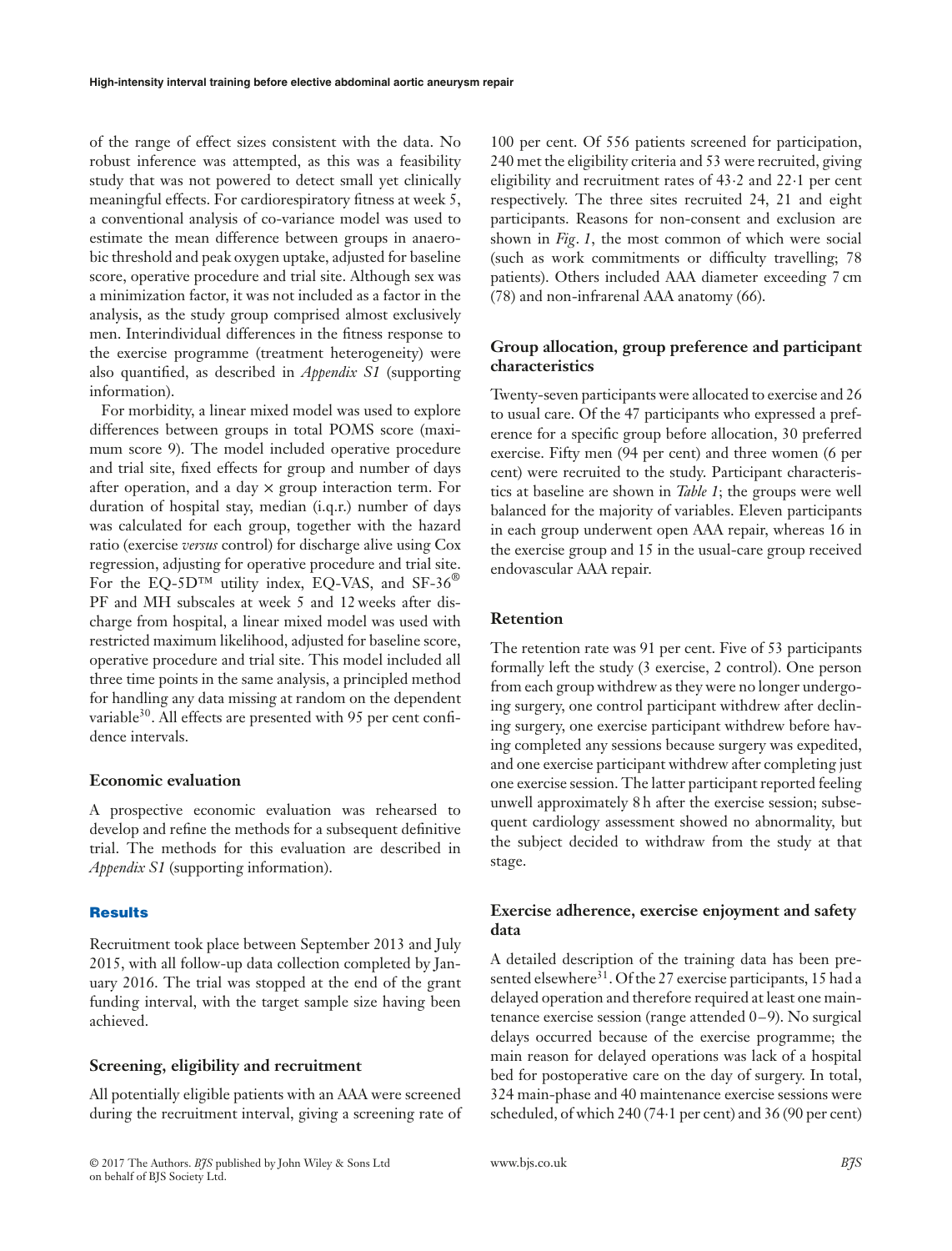|                                                   | Exercise<br>$(n=27)$     | Control<br>$(n=26)$ |
|---------------------------------------------------|--------------------------|---------------------|
| Age (years)*                                      | 74.6(5.5)                | 74.9(6.4)           |
| Sex ratio (M:F)                                   | 25:2                     | 25:1                |
| Body mass index (kg/m <sup>2</sup> ) <sup>*</sup> | 26.5(4.1)                | 26.8(3.4)           |
| AAA diameter (cm)*                                | 6.0(0.4)                 | 5.8(0.4)            |
| Repair procedure                                  |                          |                     |
| Open repair                                       | 11                       | 11                  |
| <b>EVAR</b>                                       | 16                       | 15                  |
| Current or recent (within 6 months) smoker        | 8                        | 2                   |
| Co-morbidities                                    |                          |                     |
| Coronary artery disease                           | 11                       | 14                  |
| Cerebrovascular disease                           | 7                        | $\overline{7}$      |
| Peripheral arterial disease                       | $\Omega$                 | $\overline{2}$      |
| Diabetes mellitus                                 | $\overline{4}$           | $\overline{2}$      |
| Chronic obstructive pulmonary disease             | 6                        | $\overline{7}$      |
| <b>Medications</b>                                |                          |                     |
| Antiplatelet                                      | 12                       | 11                  |
| Statin                                            | 20                       | 23                  |
| <b>ACE</b> inhibitor                              | 9                        | 14                  |
| Beta-blocker                                      | 9                        | 9                   |
| Calcium channel blocker                           | $\overline{7}$           | 10                  |
| <b>Diuretic</b>                                   | $\overline{\phantom{a}}$ | 5                   |
| Anaerobic threshold (ml per kg per min)*          | $11.0(2.1)$ †            | 10.9(2.7)           |
| Peak oxygen uptake (ml per kg per min)*           | $16.5(3.7)$ †            | 15.7(3.1)           |
| SF-36 <sup>®</sup> physical function subscale*    | $50(7)$ <sup>+</sup>     | 48(8)‡              |
| SF-36 <sup>®</sup> mental health subscale*        | 57(6)                    | 53(10)              |
| EQ-5D™ utility index*                             | 0.812(0.155)             | 0.822(0.157)        |
| EQ visual analogue scale*                         | 73(17)                   | 73(16)‡             |

\*Values are mean(s.d.). Based on †26 patients. ‡Based on 25 patients. AAA, abdominal aortic aneurysm; EVAR, endovascular aneurysm repair; ACE, angiotensin-converting enzyme; SF, Short Form; EQ, EuroQol.

were completed respectively (overall attendance rate 75⋅8 per cent). Seventeen of the 27 exercise participants (63 (95 per cent c.i. 45 to 81) per cent) achieved the prespecified adherence criterion. Three participants did not complete any sessions: two declined the exercise programme and one had expedited surgery. In addition, two participants did not complete the exercise programme: one was a full withdrawal after completing one session and referral to cardiology (described above); the other was a withdrawal from exercise after completing five sessions and referral to cardiology. This latter participant experienced prodromal symptoms (dizziness) on four separate occasions when the power output was increased beyond approximately 80W. These symptoms resolved quickly on reducing the power output, with the participant completing the exercise sessions. Subsequent investigator review of the participant's baseline CPET resulted in a cardiology review to exclude significant underlying cardiac pathology. This review was normal; however, the participant was withdrawn from the exercise programme for logistical reasons.

The intensity of all work intervals completed by the 17 adherent participants is summarized as follows: mean(s.d.)

RPE-L 4⋅1(2⋅0), RPE-C 3⋅5(1⋅9) and heart rate 81⋅7(8⋅5) per cent maximum. Some 30 per cent of work intervals were reported in the hard to very hard range (RPE-L 5–7). The mean improvement in cycling power output from baseline to week 4 sessions for all participants was 8W. The mean(s.d.) PACES score was 98(19) of 119, equating to participants reporting the exercise sessions as enjoyable.

Twenty of the 27 exercise participants had at least one episode of cycling power output reduction owing to safety criteria being triggered (such as systolic BP over 180 mmHg). Of all work intervals, there were 36 instances of power output reduction among the 17 adherent participants, and 40 instances among the ten non-adherent participants (rates of 3 and 10 per cent respectively). One adverse event occurred that resulted in the termination of an exercise session: a single episode of short-lived angina that was relieved by self-administration of glyceryl trinitrate. Twenty-two exercise participants had maximal AAA diameter measurements at both baseline and week 5; mean(s.d.) values were 6⋅0(0⋅4) and 5⋅9(0⋅4) cm respectively.

A summary of the feasibility and acceptability data is presented in *Table S1* (supporting information).

# **Cardiorespiratory fitness**

A week 5 anaerobic threshold value was available for 46 participants (22 exercise, 24 control), of whom one control participant had a missing baseline value, which was imputed using mean imputation $32$ . The anaerobic threshold at week 5 was 11⋅7 ml per kg per min in the exercise group and 11⋅4 ml per kg per min in the control group (difference 0⋅3 (95 per cent c.i. –0⋅4 to 1⋅1) ml per kg per min). The s.d. for individual differences in response to the exercise programme was  $1.0$  (-0⋅7 to 1⋅5) ml per kg per min, a moderate effect size indicating potentially substantial interindividual differences in treatment response. For exercise *versus* control, assuming a minimum clinically important difference of 1⋅5 ml per kg per min, one individual was very likely to be a positive responder, three were likely to be positive responders, four were possibly positive responders, nine were trivial (non-) responders, and five were possibly negative responders.

A week 5 peak oxygen uptake value was available for 47 participants (23 exercise, 24 control). Peak oxygen uptake at week 5 was 16⋅8 ml per kg per min in the exercise group and 16⋅3 ml per kg per min in the control group (difference 0⋅5 (95 per cent c.i. –0⋅6 to 1⋅7) ml per kg per min). There was no evidence of substantial interindividual response to exercise.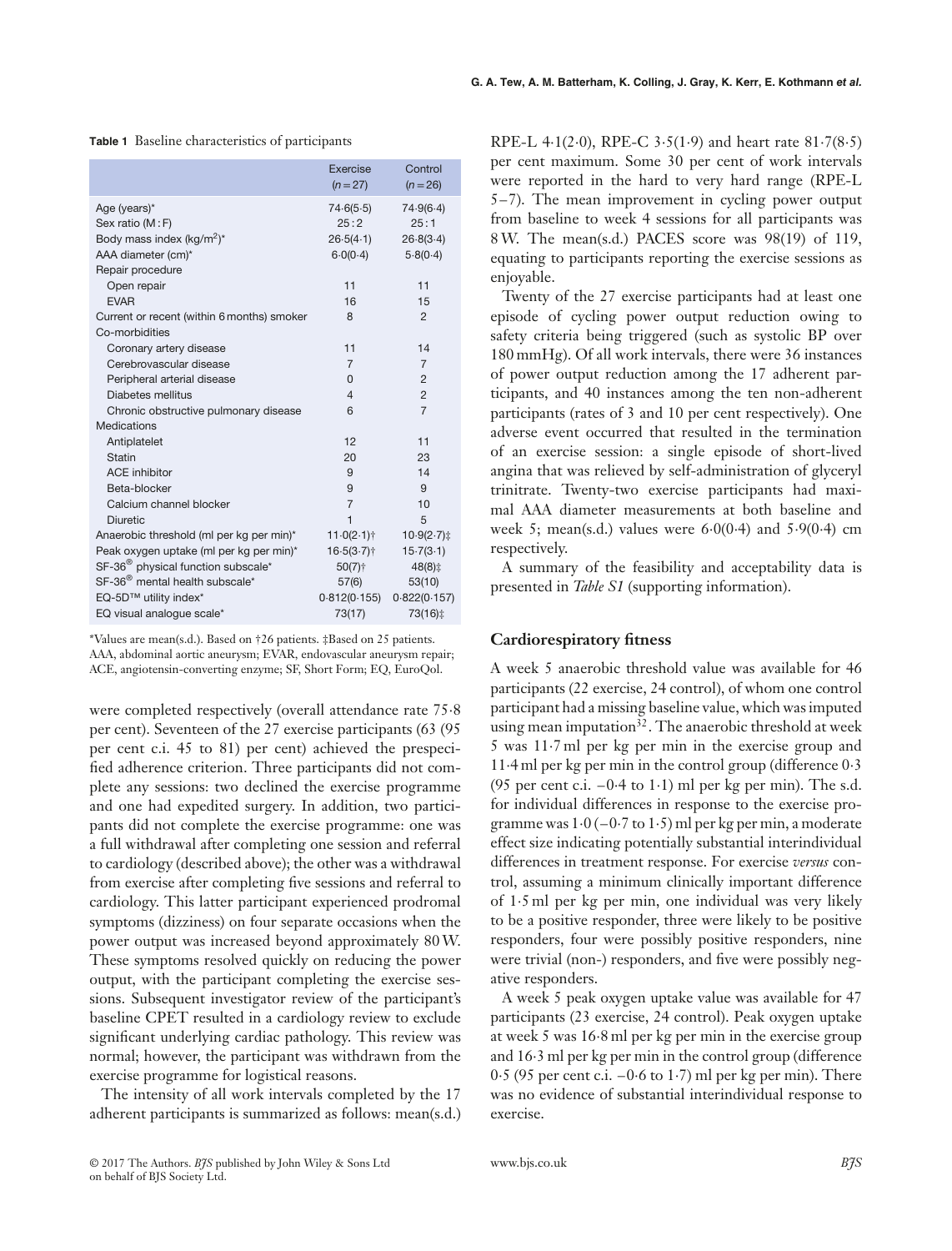|                                                                          |                                       | Cost per participant $(E)$ |                                                     |  |
|--------------------------------------------------------------------------|---------------------------------------|----------------------------|-----------------------------------------------------|--|
|                                                                          | Exercise                              | Control                    | Bootstrapped mean difference*                       |  |
| Cost of exercise programme<br>Costs of AAA repair<br>Postdischarge costs | 1176(0)<br>10 481 (2247)<br>862(2653) | 10 880(2209)<br>1129(2290) | 1176<br>$-399(-1719, 1000)$<br>$-267 (-1622, 1312)$ |  |
| Total costs                                                              | 12 519(3107)                          | 12 009(3107)               | 510 (-1393, 2498)                                   |  |

**Table 2** Summary of cost data in both groups from National Health Service and personal social services perspective

Values are bootstrapped mean(s.d.) unless indicated otherwise; \*values in parentheses are 95 per cent confidence intervals. AAA, abdominal aortic aneurysm.

#### **Postoperative morbidity and mortality**

POMS data were collected for all 48 participants who completed the study. Mean total POMS count up to the point of discharge from hospital was 2⋅3 in the exercise group and 2⋅1 in the control group (difference 0⋅2, 95 per cent c.i.  $-0.3$  to 0.7). There was no substantial group  $\times$ postoperative day interaction. For example, on postoperative day 1, the mean total POMS count was 3⋅7 in the exercise group *versus* 3⋅4 in the control group. On days 3 and 5, the POMS counts were 2⋅4 *versus* 2⋅3 and 1⋅3 *versus* 1⋅2 respectively. There were no in-hospital or 30-day deaths in either group. One participant in the exercise group died from a myocardial infarction 12 weeks after discharge from hospital.

# **Duration of hospital stay**

The unadjusted median duration of hospital stay was 7 (i.q.r.  $4.5-8.5$ ) days in the exercise group and 6 (4–8) days in the control group (48 participants). The hazard ratio for discharge alive in exercise *versus* control groups was 0⋅96 (95 per cent c.i. 0⋅53 to 1⋅74).

# **Health-related quality of life**

EQ-5D™ utility scores were available for 49 participants at week 5 (25 exercise, 24 control) and 43 at 12 weeks after discharge (21 exercise, 22 control). The mean EQ-5D™ utility index score at week 5 was 0⋅864 in the exercise group and 0⋅796 in controls (difference 0⋅068, 95 per cent c.i. 0⋅002 to 0⋅135). Respective values at 12 weeks were 0⋅837 and 0⋅760 (difference 0⋅077, 0⋅005 to 0⋅148). The mean EQ-VAS score at week 5 was 81⋅9 in the exercise group and 75⋅8 in the control group (difference 6⋅1, –0⋅3 to 12⋅6). At 12 weeks, the scores were 79⋅6 and 74⋅4 respectively (difference 5⋅2, –1⋅7 to 12⋅0).

A SF-36® PF score was available for 48 participants at week 5 (24 exercise, 24 control) and 43 at 12 weeks after discharge (22 exercise, 21 control). The mean SF-36® PF score at week 5 was 49⋅6 in the exercise group and 49⋅9

in controls (difference  $-0.3$ ,  $-2.7$  to 2.1). At 12 weeks, respective scores were 49⋅4 and 46⋅5 (difference 2⋅9, 0⋅4 to 5⋅4). A SF-36® MH score was available for 49 participants at week 5 (25 exercise, 24 control) and 42 at 12 weeks after discharge (21 exercise, 21 control). The mean SF-36® MH score at week 5 was 54⋅6 in the exercise group and 55⋅1 in the control group (difference  $-0.5, -3.3$  to 2⋅3). At 12 weeks, the scores were 55⋅6 and 55⋅0 respectively (difference  $0.6, -2.4$  to  $3.6$ ).

#### **Health economic data**

There were no missing data for the costs of the exercise programme and AAA repair procedures. The costs of the exercise programme are presented in *Table S2* (supporting information); the mean cost per participant was £1176. Unit costs for open and endovascular AAA repair procedures (including resource inputs during hospital stay) were based on NHS National Tariff Schedules: £8285⋅56 and  $\text{\textsterling}12$  675⋅50 respectively<sup>33</sup>.

Data on health and social care costs after discharge from hospital were available for 43 participants (21 exercise, 22 control). The mean costs per participant for each cost category at follow-up are shown *Table S3* (supporting information). Data regarding personal costs to each trial participant, including informal care-givers time, was not included owing to the unreliability of the data. Hospital readmission (for any reason) was the highest resource-use category across all categories in the study. There were no hospital readmissions in the exercise group, and three in the control group (owing to shortness of breath, rectal bleeding and oesophageal varices). The costs of outpatient visits were also high across both study groups; however, it must be noted that the costs of any diagnostic tests undertaken at these visits were included. The cost of district nursing was also notably high in the exercise group; this was because one participant recorded 17 visits in the first 3 weeks of follow-up.

The mean total cost per participant for each group is presented in *Table 2*. It was £12 519 in the exercise group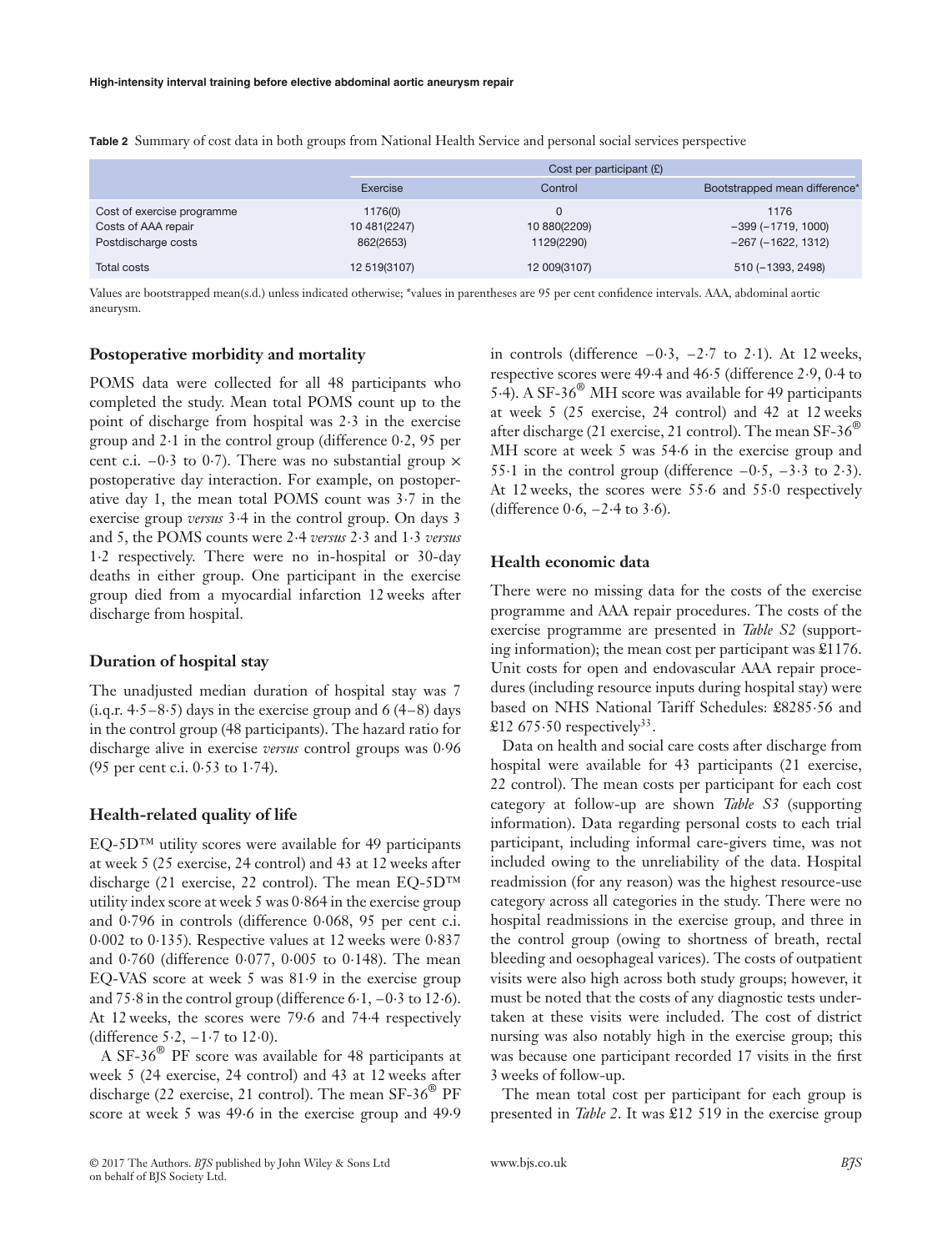and £12 009 for controls (bootstrapped mean difference £510, 95 per cent c.i.  $-1393$  to 2498) (€13 707 and 13 149 respectively; bootstrapped mean difference  $€558, -1525$  to 2735; exchange rate 21 August 2017).

# **Discussion**

This study successfully tested recruitment and group allocation procedures, the logistics of study measurements and follow-up, and the feasibility and preliminary effectiveness of a preoperative HIT programme in people awaiting elective AAA repair. A key finding was that the trial procedures were mostly feasible. The preoperative HIT programme was also generally feasible and acceptable; however, exercise progression was often limited by the safety criteria, which resulted in an inconsistent and lower-than-prescribed intensity of exercise. This issue may have contributed to the observation that cardiorespiratory fitness did not change substantially at the group level, although there was evidence of interindividual heterogeneity, with around one-third of the exercise participants possibly-to-very likely to be positive responders (improvement in anaerobic threshold more than 1⋅5 ml per kg per min). The findings also indicate a potential small beneficial effect of the exercise programme on health status and physical function up to 12 weeks after discharge from hospital.

The feasibility and acceptability of preoperative HIT in people with a large AAA was a key area of uncertainty before conducting this work. The participant characteristics are consistent with those of a high-risk, elderly and unfit population, and there was insufficient relevant literature to inform whether such patients would engage with this intervention or if they could complete it safely. Overall, the findings generally support the feasibility and acceptability of the intervention. For example, recruitment was to time and target, there were few postrandomization withdrawals, and ratings of enjoyment were high. The preliminary safety data were also favourable in that there were few adverse events and no evidence of aneurysm expansion owing to exercise. Although data were not collected from non-consenting patients to allow a comparison of their characteristics with those of trial participants, the participants' fitness data were comparable to those observed in routine preoperative assessment<sup>34</sup>. Therefore, any potential concern about recruitment bias in favour of physically active patients was not supported by the data. Finally, the overall session attendance rate was good at 75⋅8 per cent. The trial protocol specified a success criterion of a lower limit of the 90 per cent confidence interval of 67 per cent for the proportion of the exercise group meeting the prespecified adherence rate<sup>22</sup>. Strictly, as only 17 of the 27

exercise participants (63 per cent) were adherent, this criterion was not met. The present study did not employ any specific adherence-enhancing components; however, cognitive behavioural strategies could easily be employed as part of any future trial.

In the context of the UK healthcare system, it was essential that the intervention did not interfere with the national target of patients being operated on within 8 weeks of referral<sup>35</sup>. All participants completing the exercise programme did so within this treatment window, with no surgical delays consequent to this. The exercise programme was also generally considered easy to deliver, owing to its relatively simple design. However, two issues were identified. First, the research nurses found it burdensome to take manual BP readings at the end of every work interval. This practice was necessary given the lack of published evidence on exercise for people with a large AAA. In future, it seems reasonable to suggest that the frequency of BP recordings could be reduced.

Regarding costs, although additional resources (such as staff and equipment) would be required to offer a preoperative exercise service, the overall additional costs are likely to be modest, lower than those reported in *Table 2*, and not markedly different from the cost of running a physiotherapy-led cardiac rehabilitation service. Another issue regarding intervention delivery was that the intensity of exercise, as predominantly indicated by RPE, was generally inconsistent and lower than prescribed. Although the possibility of participant under-reporting of RPE cannot be excluded, this finding is more likely explained by exercise progression being limited by the exercise safety criteria. Indeed, most participants (20 of 27) had at least one episode of cycling power output reduction owing to a safety criterion being triggered. This observation is important because suboptimal exercise progression may limit adaptations in cardiorespiratory fitness, which in turn may limit the potential for improvements in postoperative outcomes.

The HIT-AAA feasibility trial was essentially a small version of a full-scale trial, what is sometimes referred to as an external pilot trial<sup>36</sup>. A benefit of this design was that it allowed a test of whether the components of the main trial could all work together. One potential area of concern for a future trial is the low completion rates of the postdischarge questionnaires/diaries. Here, missing data approached 20 per cent, the level above which there may be threats to trial validity<sup>37</sup>. Feedback from participant interviews suggests that the diaries were lengthy and repetitive. A systematic review38 of 38 randomized retention trials evaluating broad types of strategy to increase questionnaire response rates found that monetary incentives, recorded delivery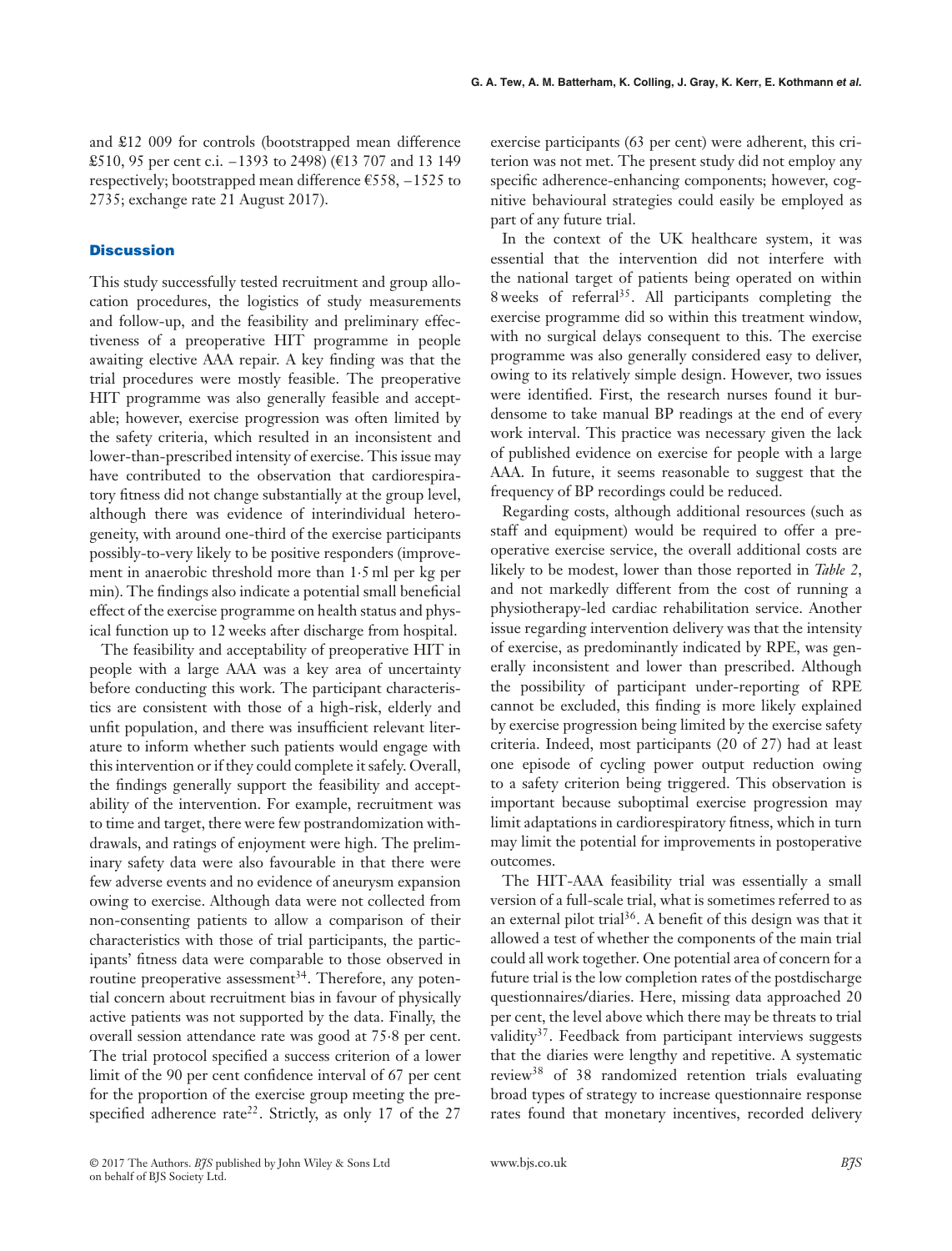of questionnaires, and a package of postal communication strategies with reminder letters all increased postal questionnaire response.

Other factors, besides feasibility and acceptability, need to be considered when deciding whether or not to pursue a full-scale trial. A key factor is whether the evidence base has developed in such a way that an evidence gap no longer exists. The recent study of Barakat and colleagues<sup>19</sup> included 124 patients, and used a circuit-style, moderate-intensity aerobic and resistance training programme delivered three times weekly for 6 weeks. The authors reported significant improvements in anaerobic threshold and peak oxygen uptake in exercise *versus* control groups in a subset of 48 participants who completed repeat CPET assessments, and a significant reduction in postoperative complications. No adverse events were recorded. It is possible that a 6-week programme of mixed aerobic/resistance training could be superior to a 4-week programme of HIT. Recent studies have shown that short-term preoperative interval training programmes can improve cardiorespiratory fitness in patients having surgery for  $\text{lung}^{39}$  and rectal<sup>40</sup> cancer. Many participants with an AAA may be limited in their ability to perform high-intensity exercise, typically because of safety criteria limiting exercise progression. Therefore, it might be that longer-duration moderate-intensity training is preferential for such patients. Alternatively, a mixture of interval- and continuous-type exercise may also be worth considering. Indeed, a recent crossover study<sup>41</sup> showed that the incidence of non-response to exercise training may be reduced by changing from interval- to continuous-type training, or vice versa. Alternatively, there could be scope to intervene earlier in the surveillance population, for example, starting prehabilitation when the AAA diameter exceeds 4⋅5 cm rather than waiting until aneurysm repair is indicated (AAA larger than 5⋅5 cm).

Regardless of the optimal timing and content of a preoperative exercise programme for this population, it seems that a large, multicentre trial that is pragmatic in design and explores both clinical effectiveness and cost-effectiveness is needed before recommendations can safely be made about whether or not the healthcare systems should adopt this type of intervention.

# **Acknowledgements**

The authors acknowledge the study participants for supporting this research; the research nurses and physiotherapists from the three hospitals for supervising the exercise sessions; P. Walker and A. Turley (James Cook University Hospital, Middlesbrough) for their contribution to

the study and role as co-applicants on the original grant application; and L. Cawthorn (James Cook University Hospital) for her role in managing the trial. The trial sponsor was South Tees NHS Foundation Trust. This study was funded by the National Institute for Health Research (NIHR) under its Research for Patient Benefit Programme (grant reference number PB-PG-1111-26068). The views expressed are those of the authors and not necessarily those of the NHS, the NIHR or the Department of Health. *Disclosure:* The authors declare no conflict of interest.

#### **References**

- 1 Lederle FA, Johnson GR, Wilson SE, Chute EP, Hye RJ, Makaroun MS *et al.* The aneurysm detection and management study screening program: validation cohort and final results. Aneurysm Detection and Management Veterans Affairs Cooperative Study Investigators. *Arch Intern Med* 2000; **160**: 1425–1430.
- 2 Nordon IM, Hinchliffe RJ, Loftus IM, Thompson MM. Pathophysiology and epidemiology of abdominal aortic aneurysms. *Nat Rev Cardiol* 2011; **8**: 92–102.
- 3 Moll FL, Powell JT, Fraedrich G, Verzini F, Haulon S, Waltham M *et al.*; European Society for Vascular Surgery. Management of abdominal aortic aneurysms clinical practice guidelines of the European Society for Vascular Surgery. *Eur J Vasc Endovasc Surg* 2011; **41**(Suppl 1): S1–S58.
- 4 Waton S, Johal A, Heikkila K, Cromwell D, Loftus I. *National Vascular Registry: 2015 Annual Report*. [https://www](https://www.vsqip.org.uk/content/uploads/2015/12/NVR-2015-Annual-Report.pdf) [.vsqip.org.uk/content/uploads/2015/12/NVR-2015-](https://www.vsqip.org.uk/content/uploads/2015/12/NVR-2015-Annual-Report.pdf) [Annual-Report.pdf](https://www.vsqip.org.uk/content/uploads/2015/12/NVR-2015-Annual-Report.pdf) [accessed 15 January 2017].
- 5 Elkouri S, Gloviczki P, McKusick MA, Panneton JM, Andrews J, Bower TC *et al.* Perioperative complications and early outcome after endovascular and open surgical repair of abdominal aortic aneurysms. *J Vasc Surg* 2004; **39**: 497–505.
- 6 Prinssen M, Verhoeven EL, Buth J, Cuypers PW, van Sambeek MR, Balm R *et al.*; Dutch Randomized Endovascular Aneurysm Management (DREAM) Trial Group. A randomized trial comparing conventional and endovascular repair of abdominal aortic aneurysms. *N Engl J Med* 2004; **351**: 1607–1618.
- 7 Goodman BA, Batterham AM, Kothmann E, Cawthorn L, Yates D, Melsom H *et al.* Validity of the Postoperative Morbidity Survey after abdominal aortic aneurysm repair – a prospective observational study. *Perioper Med (Lond)* 2015; **4**: 10.
- 8 Older P, Smith R. Experience with the preoperative invasive measurement of haemodynamic, respiratory and renal function in 100 elderly patients scheduled for major abdominal surgery. *Anaesth Intensive Care* 1988; **16**: 389–395.
- 9 Carlisle J, Swart M. Mid-term survival after abdominal aortic aneurysm surgery predicted by cardiopulmonary exercise testing. *Br J Surg* 2007; **94**: 966–969.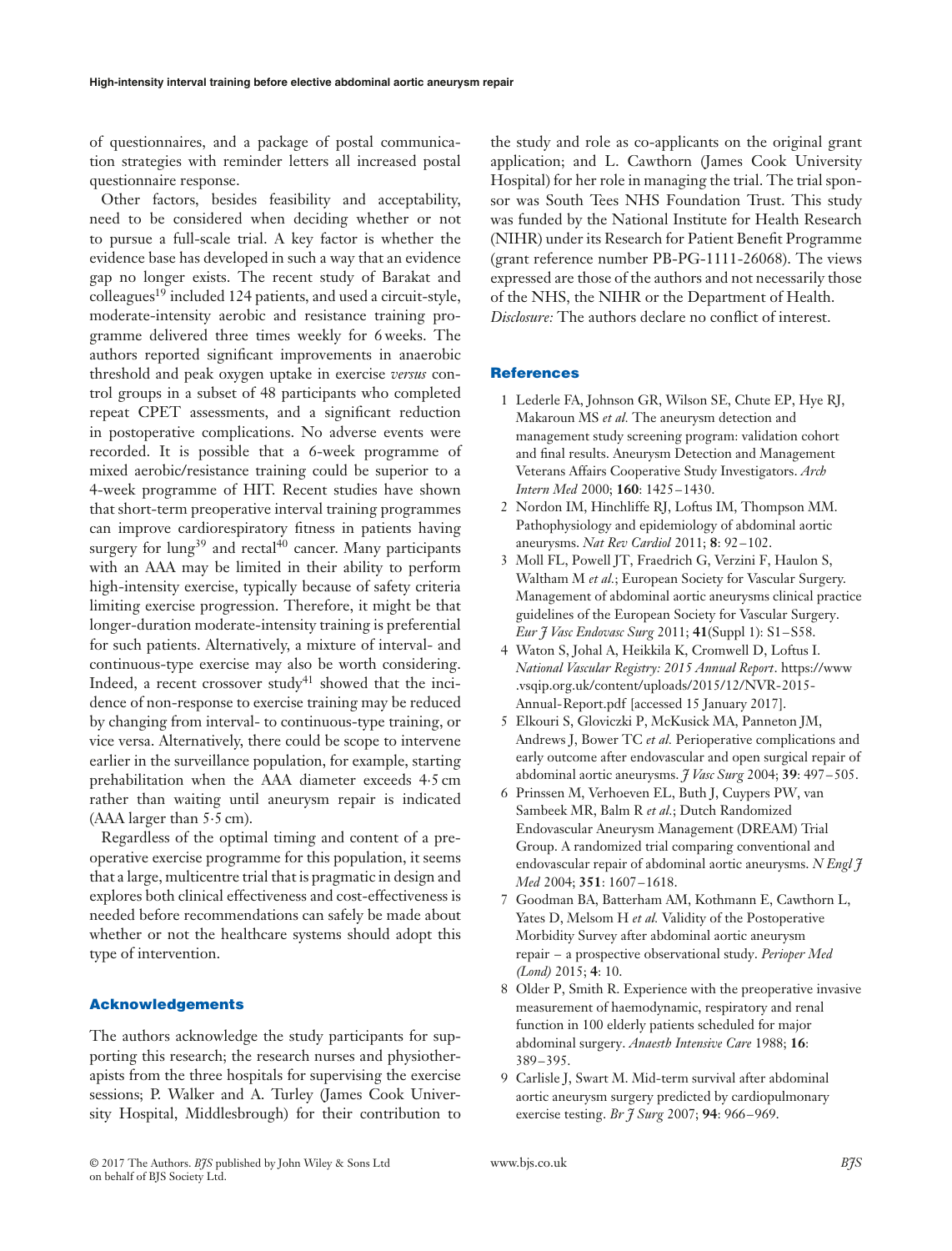- 10 Hartley RA, Pichel AC, Grant SW, Hickey GL, Lancaster PS, Wisely NA *et al.* Preoperative cardiopulmonary exercise testing and risk of early mortality following abdominal aortic aneurysm repair. *Br J Surg* 2012; **99**: 1539–1546.
- 11 Grant SW, Hickey GL, Wisely NA, Carlson ED, Hartley RA, Pichel AC *et al.* Cardiopulmonary exercise testing and survival after elective abdominal aortic aneurysm repair. *Br J Anaesth* 2015; **114**: 430–436.
- 12 Hollingsworth A, Danjoux G, Howell SJ. Cardiopulmonary exercise testing before abdominal aortic aneurysm surgery: a validated risk prediction tool? *Br J Anaesth* 2015; **115**: 494–497.
- 13 Wilson RJ, Davies S, Yates D, Redman J, Stone M. Impaired functional capacity is associated with all-cause mortality after major elective intra-abdominal surgery. *Br J Anaesth* 2010; **105**: 297–303.
- 14 Craig P, Dieppe P, Macintyre S, Michie S, Nazareth I, Petticrew M; Medical Research Council Guidance. Developing and evaluating complex interventions: the new Medical Research Council guidance. *BMJ* 2008; **337**: a1655.
- 15 Thabane L, Ma J, Chu R, Cheng J, Ismaila A, Rios LP *et al.* A tutorial on pilot studies: the what, why and how. *BMC Med Res Methodol* 2010; **10**: 1.
- 16 Kothmann E, Batterham AM, Owen SJ, Turley AJ, Cheesman M, Parry A *et al.* Effect of short-term exercise training on aerobic fitness in patients with abdominal aortic aneurysms: a pilot study. *Br J Anaesth* 2009; **103**: 505–510.
- 17 Tew GA, Moss J, Crank H, Mitchell PA, Nawaz S. Endurance exercise training in patients with small abdominal aortic aneurysm: a randomized controlled pilot study. *Arch Phys Med Rehabil* 2012; **93**: 2148–2153.
- 18 Abdominal Aortic Aneurysm Quality Improvement Programme. *National Abdominal Aortic Aneurysm Quality Improvement Programme*. *Interim Report*; 2011. [https://www](https://www.vsqip.org.uk/content/uploads/2011/06/National-AAA-QIP-Interim-Report1.pdf) [.vsqip.org.uk/content/uploads/2011/06/National-AAA-](https://www.vsqip.org.uk/content/uploads/2011/06/National-AAA-QIP-Interim-Report1.pdf)[QIP-Interim-Report1.pdf](https://www.vsqip.org.uk/content/uploads/2011/06/National-AAA-QIP-Interim-Report1.pdf) [accessed 15 January 2017].
- 19 Barakat HM, Shahin Y, Khan JA, McCollum PT, Chetter IC. Preoperative supervised exercise improves outcomes after elective abdominal aortic aneurysm repair: a randomized controlled trial. *Ann Surg* 2016; **264**: 47–53.
- 20 Pouwels S, Willigendael EM, van Sambeek MR, Nienhuijs SW, Cuypers PW, Teijink JA. Beneficial effects of pre-operative exercise therapy in patients with an abdominal aortic aneurysm: a systematic review. *Eur J Vasc Endovasc Surg* 2015; **49**: 66–76.
- 21 Elliott AD, Rajopadhyaya K, Bentley DJ, Beltrame JF, Aromataris EC. Interval training *versus* continuous exercise in patients with coronary artery disease: a meta-analysis. *Heart Lung Circ* 2015; **24**: 149–157.
- 22 Tew GA, Weston M, Kothmann E, Batterham AM, Gray J, Kerr K *et al.* High-intensity interval exercise training before abdominal aortic aneurysm repair (HIT-AAA): protocol for a randomised controlled feasibility trial. *BMJ Open* 2014; **4**: e004094.
- 23 American College of Sports Medicine. *ACSM's Guidelines for Exercise Testing and Prescription* (9th edn). Wolters

Kluwer/Lippincott Williams & Wilkins Health: Philadelphia, 2014.

- 24 Evans S, Royston P, Day S. *Minim: Allocation by Minimisation in Clinical Trials.* [http://www-users.york.ac.uk/](http://www-users.york.ac.uk/~mb55/guide/minim.htm) [~mb55/guide/minim.htm](http://www-users.york.ac.uk/~mb55/guide/minim.htm) [accessed 1 May 2013].
- 25 Borg GA. Psychophysical bases of perceived exertion. *Med Sci Sports Exerc* 1982; **14**: 377–381.
- 26 Ware JE, Sherbourne CD. The MOS 36-item short-form health survey (SF-36). I. Conceptual framework and item selection. *Med Care* 1992; **30**: 473–483.
- 27 Herdman M, Gudex C, Lloyd A, Janssen M, Kind P, Parkin D *et al.* Development and preliminary testing of the new five-level version of EQ-5D (EQ-5D-5L). *Qual Life Res* 2011; **20**: 1727–1736.
- 28 Batterham AM, Bonner S, Wright J, Howell SJ, Hugill K, Danjoux G. Effect of supervised aerobic exercise rehabilitation on physical fitness and quality-of-life in survivors of critical illness: an exploratory minimized controlled trial (PIX study). *Br J Anaesth* 2014; **113**: 130–137.
- 29 Kendzierski D, DeCarlo KJ. Physical Activity Enjoyment Scale: two validation studies. *J Sport Exerc Psychol* 1991; **13**: 50–64.
- 30 Allison P. *Missing Data*. Sage University Papers Series on Quantitative Applications in the Social Sciences. Sage: Thousand Oaks, 2001.
- 31 Weston M, Batterham AM, Tew GA, Kothmann E, Kerr K, Nawaz S *et al.* Patients awaiting surgical repair for large abdominal aortic aneurysms are able to exercise at moderate to hard intensities with a low risk of adverse events. *Front Physiol* 2017; **7**: 684.
- 32 White IR, Thompson SG. Adjusting for partially missing baseline measurements in randomized trials. *Stat Med* 2005; **24**: 993–1007.
- 33 Monitor and NHS England. *2014/15 National Tariff Payment System.* [https://www.gov.uk/government/uploads/system/](https://www.gov.uk/government/uploads/system/uploads/attachment_data/file/300547/2014-15_National_Tariff_Payment_System_-Revised_26_Feb_14.pdf) [uploads/attachment\\_data/file/300547/2014-15\\_National\\_](https://www.gov.uk/government/uploads/system/uploads/attachment_data/file/300547/2014-15_National_Tariff_Payment_System_-Revised_26_Feb_14.pdf) [Tariff\\_Payment\\_System\\_-Revised\\_26\\_Feb\\_14.pdf](https://www.gov.uk/government/uploads/system/uploads/attachment_data/file/300547/2014-15_National_Tariff_Payment_System_-Revised_26_Feb_14.pdf) [accessed 1 July 2015].
- 34 Carlisle JB, Danjoux G, Kerr K, Snowden C, Swart M. Validation of long-term survival prediction for scheduled abdominal aortic aneurysm repair with an independent calculator using only pre-operative variables. *Anaesthesia* 2015; **70**: 654–665.
- 35 Armer M, Stevenson A. *NHS Abdominal Aortic Aneurysm Screening Programme: Guidance for Monitoring of Waiting Times Standards;* 2014. [https://www.gov.uk/government/](https://www.gov.uk/government/uploads/system/uploads/attachment_data/file/401205/NHS_AAA_Screening_Programme_Guidance_in_Monitoring_of_Waiting_Times_Standards_10_2014.pdf) [uploads/system/uploads/attachment\\_data/file/401205/](https://www.gov.uk/government/uploads/system/uploads/attachment_data/file/401205/NHS_AAA_Screening_Programme_Guidance_in_Monitoring_of_Waiting_Times_Standards_10_2014.pdf) [NHS\\_AAA\\_Screening\\_Programme\\_Guidance\\_in\\_](https://www.gov.uk/government/uploads/system/uploads/attachment_data/file/401205/NHS_AAA_Screening_Programme_Guidance_in_Monitoring_of_Waiting_Times_Standards_10_2014.pdf) [Monitoring\\_of\\_Waiting\\_Times\\_Standards\\_10\\_2014.pdf](https://www.gov.uk/government/uploads/system/uploads/attachment_data/file/401205/NHS_AAA_Screening_Programme_Guidance_in_Monitoring_of_Waiting_Times_Standards_10_2014.pdf) [accessed 15 January 2017].
- 36 Arain M, Campbell MJ, Cooper CL, Lancaster GA. What is a pilot or feasibility study? A review of current practice and editorial policy. *BMC Med Res Methodol* 2010; **10**: 67.
- 37 Higgins JP, Altman DG, Gøtzsche PC, Jüni P, Moher D, Oxman AD *et al.* The Cochrane Collaboration's tool for

© 2017 The Authors. *BJS* published by John Wiley & Sons Ltd www.bjs.co.uk *BJS* on behalf of BJS Society Ltd.